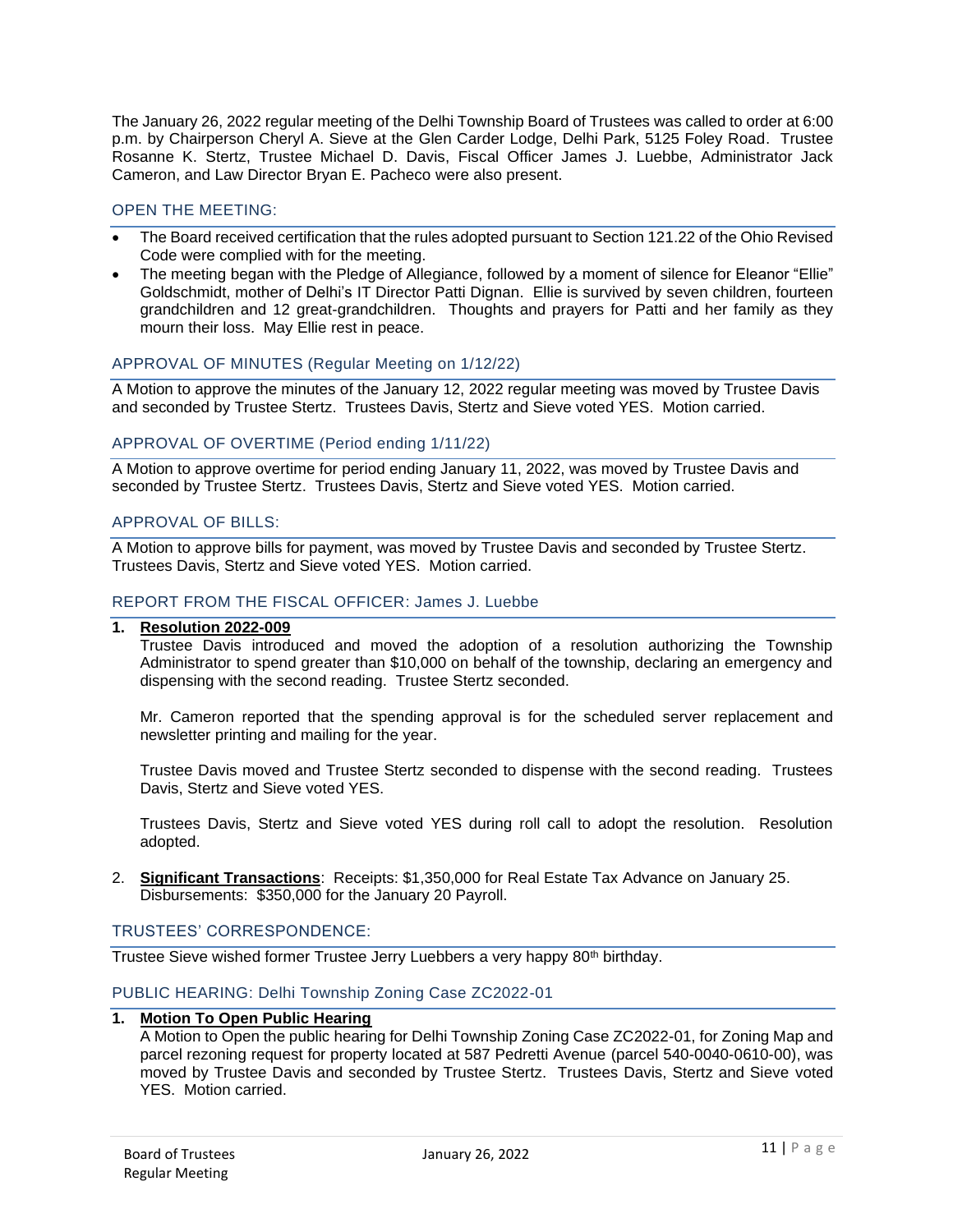# **2. Report from Assistant Township Administrator Greg DeLong**

- The 1.28 acres at 587 Pedretti Avenue is a very unique small lot and is currently zoned E Retail Business – applicant Will Yokel, Urban Sites, seeking permission to add the Multi Family Residence as a permitted use, with the PUD District classification.
- The PUD District was added to the code last year to assist with the development of unique building types and uses on certain parcels, and to allow for the preservation of landscaping and trees, whereas previous code would require clearing.
- Should the board approve the request, the new classification would put more restrictions on future uses and would require a developer to present a complete development plan to the Zoning Commission for review (a more controlled development plan that would allow for discussion on enhancements).
- The applicant is applying for funding through the Ohio Housing Finance Agency. They will need to have the zoning in place to apply for the funding. If not funded, they would still have to submit a development plan.
- The project consists of a three-story building senior housing project 35,000 sq. ft. to 43,000, approx. 44 to 52 dwelling units, 2700 to 3300 sq. ft. of amenity space and outdoor space at 500 to 600 sq. ft.
- The PUD would allow them to approach setbacks with more flexibility for the front, side and rear yards, number parking spaces, landscaping and buffering on the south and west property lines. Proposal includes a masonry wall along Pedretti Avenue to help screen parking lot lighting and visually improve the parking lot.
- Urban Sites will be partnering with Episcopal Retirement Services (ERS) to co-develop the property.
- Review of the zoning districts and density uses surrounding the adjacent properties.
- Staff report review confirmed that all of the requirements of the Zoning Resolution Section 9.2 have been met. Staff recommendation to the Zoning Commission to approve the request.
- The Zoning Commission approved the request with a  $4 0$  vote, their decision was based on all requirements of the Zoning Resolution being met.
- **3. Applicant Presentation: Tim Westrich on behalf of Will Yokel, Urban Sites & Janet Westrich, Development Project Manager with Episcopal Retirement Services (ERS) & Greg Hackett ATA / Beilharz Architect[s](https://www.linkedin.com/in/greg-hackett-ra-leed-ap-7939616)**
	- The affordable housing for older adults 55 and older will be named Pedretti Place.
	- ERS and Urban Sites will be co-developers with design work by ATA Beilharz Architects (long history and great partnership).
	- If approved, ERS will serve as owner/property manager and supportive services provider, and Urban Sites will be the general contractor during construction.
	- History of ERS, a 501C3 non-profit headquartered in Cincinnati with 70 years' experience serving older adults with housing options in Ohio, Indiana and Kentucky. A detailed description of their facilities and services was shared.
	- Mr. Westrich with Urban Sites stated they would be the co-developer and general contractor. He gave a detailed description of his company with examples of similar projects.
	- Mr. Westrich reviewed the site plan and intentions for landscaping and buffering to provide privacy and parking.
	- Ms. Westrich provided a further explanation of the project details and amenities, including the convenance requirements related to the tax credit financing.
	- Review of the total development cost of just under \$12 million with the bulk coming from the equity from the low-income housing tax credits.
	- Application is due to the Ohio Housing Finance Agency on February 10, suggesting a 30 35% success rate, while they are confident in their scoring.
	- In addition to the tax credit equity, they will also rely on a traditional first mortgage and two other competitive funding sources (one from Hamilton County and one from the Federal Home Bank of Cincinnati).
	- The tax credit financing provides affordability so they don't have to take on a lot of debt and can keep the rents low.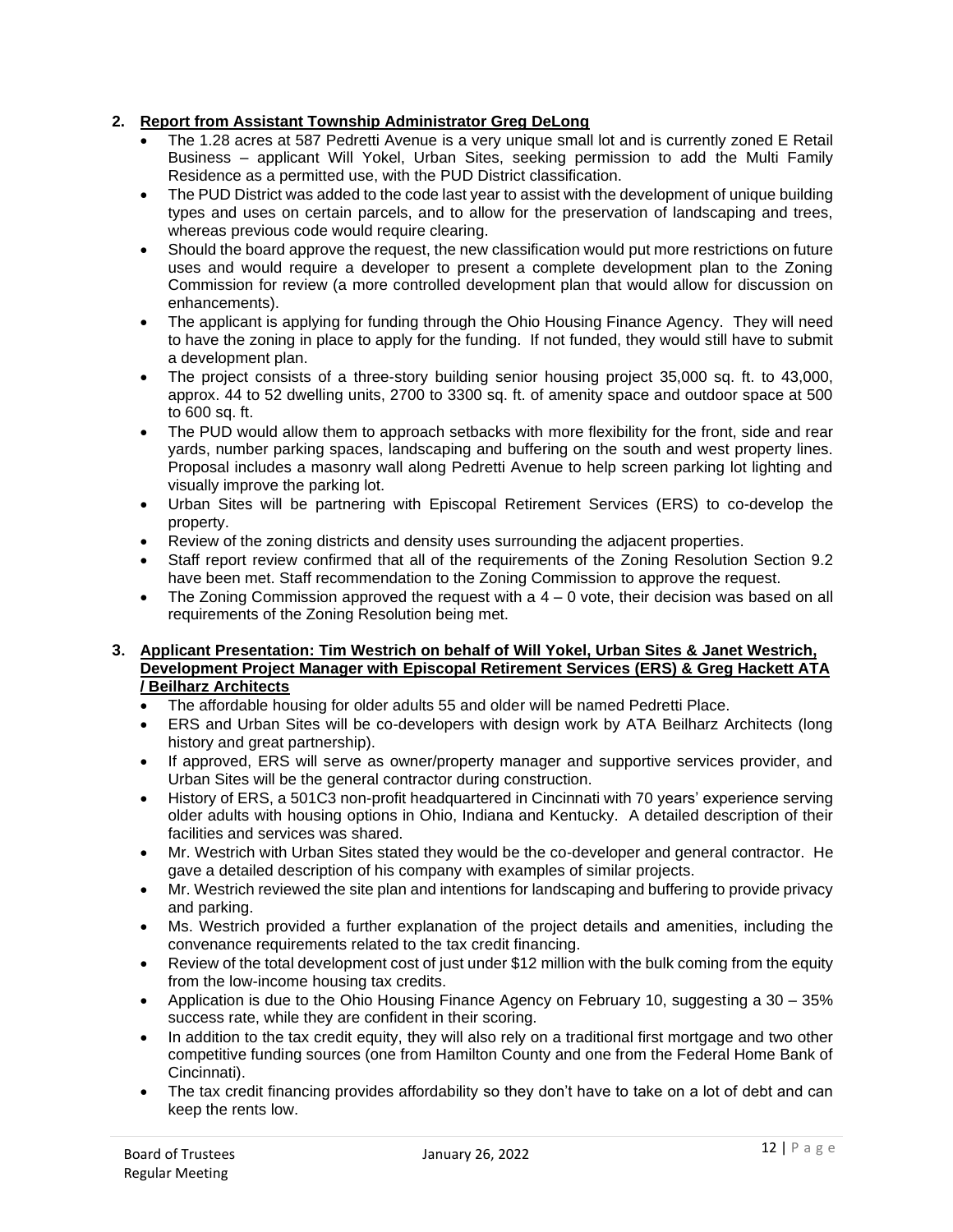- Review of maximum incomes that qualify for occupancy.
- Review of proposed rents for the 30% 50% and 60% area median income levels. Commissioned a market study to ensure they are getting it right for the target area.
- Shared images of other communities that they manage.
- Timeline: with approval, they would submit the application on February 10 for the low-income housing tax credits; if successful, they would continue work to fine tune the design, and anticipate the finance closing to occur in May, 2023 with construction completion around August, 2024.

# **4. Questions from the Board:**

- In response to Trustee Davis' questions for Urban Sites do you have locations on the east side, and the tenant requirements for occupancy; Mr. Westrich confirmed projects completed in East Walnut Hills. Addressing the question about occupancy, he confirmed their experience with rentals as being one person households with monitoring of any suspected lease violations. Trustee Davis also expressed his appreciation for the wall, lighting and buffering, the added amenities and activities for the residents, and ARS's recognition twelve years in a row as the Employer of Choice Award.
- In response to Trustee Stertz' question about the number of parking spaces being less than the number of units, Ms. Westrich confirmed they are comfortable with the number meeting their needs, similar to some of their other locations.
- In response to Trustee Stertz' question regarding maintenance of the interior of the units (upkeep of windows and screens, etc.), Ms. Westrich confirmed that regular unit inspections will be performed by the community manager and the maintenance staff as well as residents who tend to monitor each other.
- In response to Trustee Stertz' question regarding management of The Elberon senior housing facility, Ms. Westrich confirmed that they took over management a couple years after it was developed.
- Trustee Stertz recognized the different levels of senior housing managed by ERS such as the Marjorie P. Lee facility, which is a continuing care retirement community.
- Trustee Sieve identified a concern about protecting the privacy of the immediate adjacent properties with regard to parking and landscaping, of which the plan seems to meet those needs.
- Trustee Sieve communicated a concern regarding residents driving over the wall, Mr. Westrich confirmed that parking bumpers will be installed, and the wall itself is designed slightly taller to stop a vehicle from driving over it.
- In response to Trustee Sieve's question to define lower income housing, Mr. Westrich confirmed that receipt of the tax credits requires them to restrict rents to people who earn at or below 60% of the area median income (based on Cincinnati metropolitan statistical area).
- Trustee Sieve made a comment about the median income identified in the market study as being lower than the median income for the township. Mr. Westrich confirmed that market study will help them set affordable rents for the 55 and older population and will ensure they will have enough people who will be able to afford the rents.
- In response to a question from Trustee Sieve about the funding request through Hamilton County, Ms. Westrich confirmed that an award from Hamilton County HOME Funds, intended for affordable housing, could equate to an award of up to \$500,000 per project. She referenced the ratio of units that will need to be designated as low home units which is defined as 60% of the area median income.
- In response to Trustee Sieve's question about requirements or restrictions for performance standards, Ms. Westrich confirmed the expectations for the deed restrictions for the tax credits, as well as the expectations for the restrictive covenant for the gap funding through the Federal Home Loan Bank.
- In response to Trustee Sieve's question if a resident would be unable to make their rent, what kind of subsidy is available to them, Ms. Westrich confirmed that an extensive screening of income and assets is performed during the application process to make sure an applicant would be able to afford the rent; if the resident would experience an unforeseen event after moving in, the community manager and service coordinator would assist the resident with a payment program.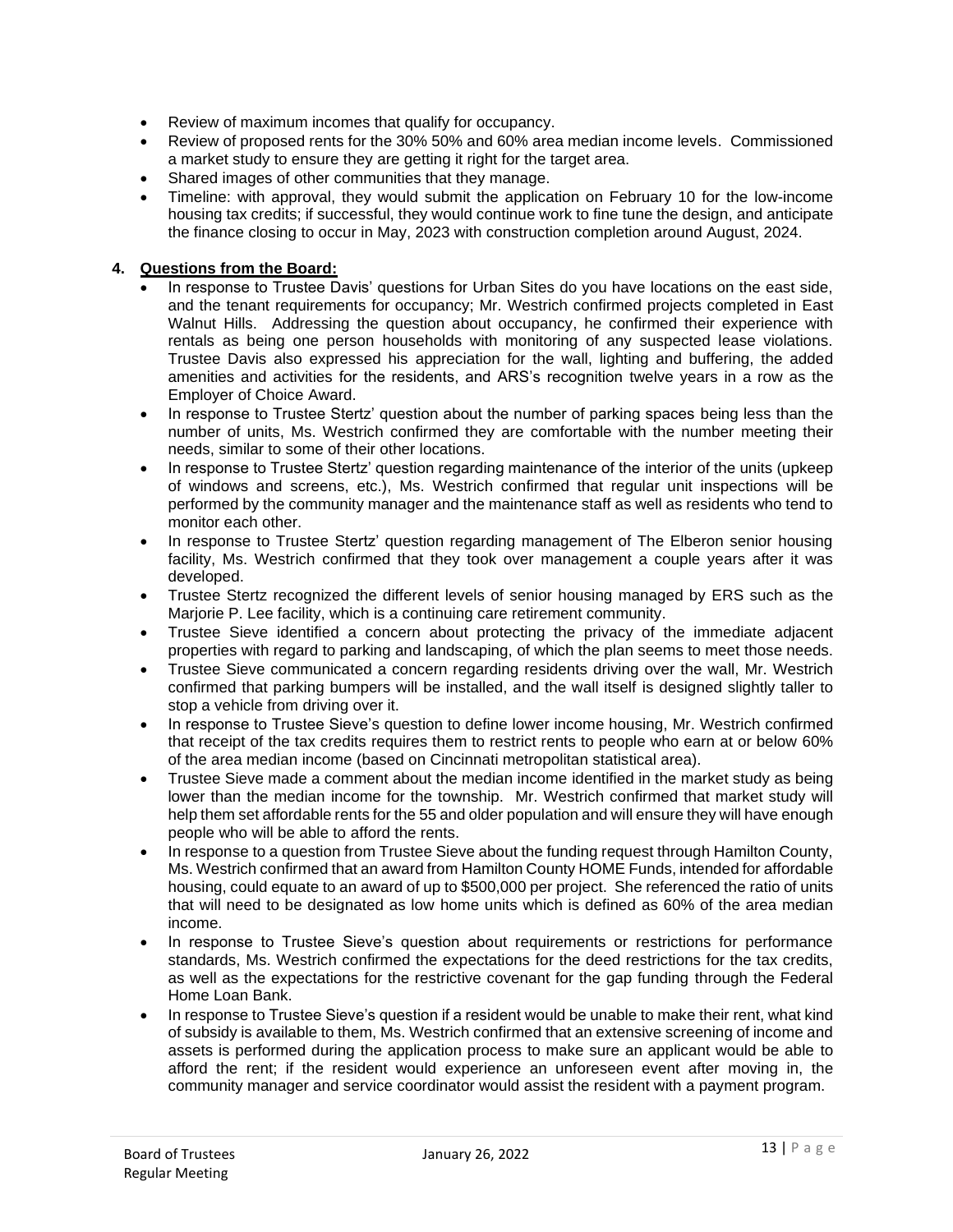- In response to Trustee Sieve's question what would happen to the facility if the project would fail, Ms. Westrich confirmed that ERS takes on the responsibility that the project will be a success by meeting the requirements set by the Ohio Housing Finance Agency and other lenders.
- Mr. Westrich referenced the huge demand for senior housing at all income levels, and the long waiting list for a similar project recently completed in College Hill with 50 units.
- In response to Trustee Davis' question have you had any projects that did not succeed, Ms. Westrich confirmed that ERS has not had a significant compliance issue, while they have taken over properties from other management agencies who have struggled financially.
- In response to Fiscal Officer Luebbe's question will the property be tax exempt, Ms. Westrich confirmed that in order to be eligible for the tax credit program it has to be owned by a for profit limited partnership who can sell the credits to its investors. The actual owner entity would be Pedretti Place Limited Partnership, whose managing general partner is a direct subsidiary of ERS Affordable Living. The for-profit entity would pay the real estate taxes on the property.

## **5. Public Comment:**

Resident Scott Widner stated that he lives directly across the street from the proposed development. In response to his question if this project would not receive its financing could it be reconfigured into a Section 8 housing for any age group, Mr. Westrich confirmed that if they would not win the tax credit application round, their contract with the current owner would be voided, and there would be no Section 8 opportunity for another developer to take over.

## **6. Motion To Close Public Hearing:**

A Motion to Close the public hearing for Delhi Township Zoning Case ZC2022-01, for Zoning Map and parcel rezoning request for property located at 587 Pedretti Avenue, was moved by Trustee Davis and seconded by Trustee Stertz. Trustees Davis, Stertz and Sieve voted YES. Motion carried.

## FIRE DEPARTMENT: Chief Doug Campbell

## **1. Hiring Recommendation**

A Motion to Approve the hiring of Sarah R. Braun as Part-Time Firefighter / EMT in the Fire Department at the rate per the collective bargaining agreement with the Delhi Firefighters Association and successful completion of the pre-employment physical, drug testing, and background check effective on January 26, 2022, was moved by Trustee Davis and seconded by Trustee Stertz. Trustees Davis, Stertz and Sieve voted YES. Motion carried.

Chief Campbell reported that Sarah is Delhi's fourth female firefighter, her background is in EMS and this will be her first department.

## **2. Safe Haven Baby Box Update**

The Baby Box was introduced to the community during a recent blessing ceremony.

### PARKS & RECREATION: No Agenda Items.

- Currently planning the 2022 summer concerts. Recently received a request from the Van-Dells.
- Continuing work on the dog park and pickleball courts.
- Mary Anneken is working on filling orders for the Valentine craft.

# POLICE DEPARTMENT: Chief Howarth

- Referenced the 2021 crime statistics of which have been updated on the website (overall, crime is down with an increase in motor vehicle thefts).
- Receipt of a \$5,000 donation from Spectrum earmarked for a laptop for the Community Advocate.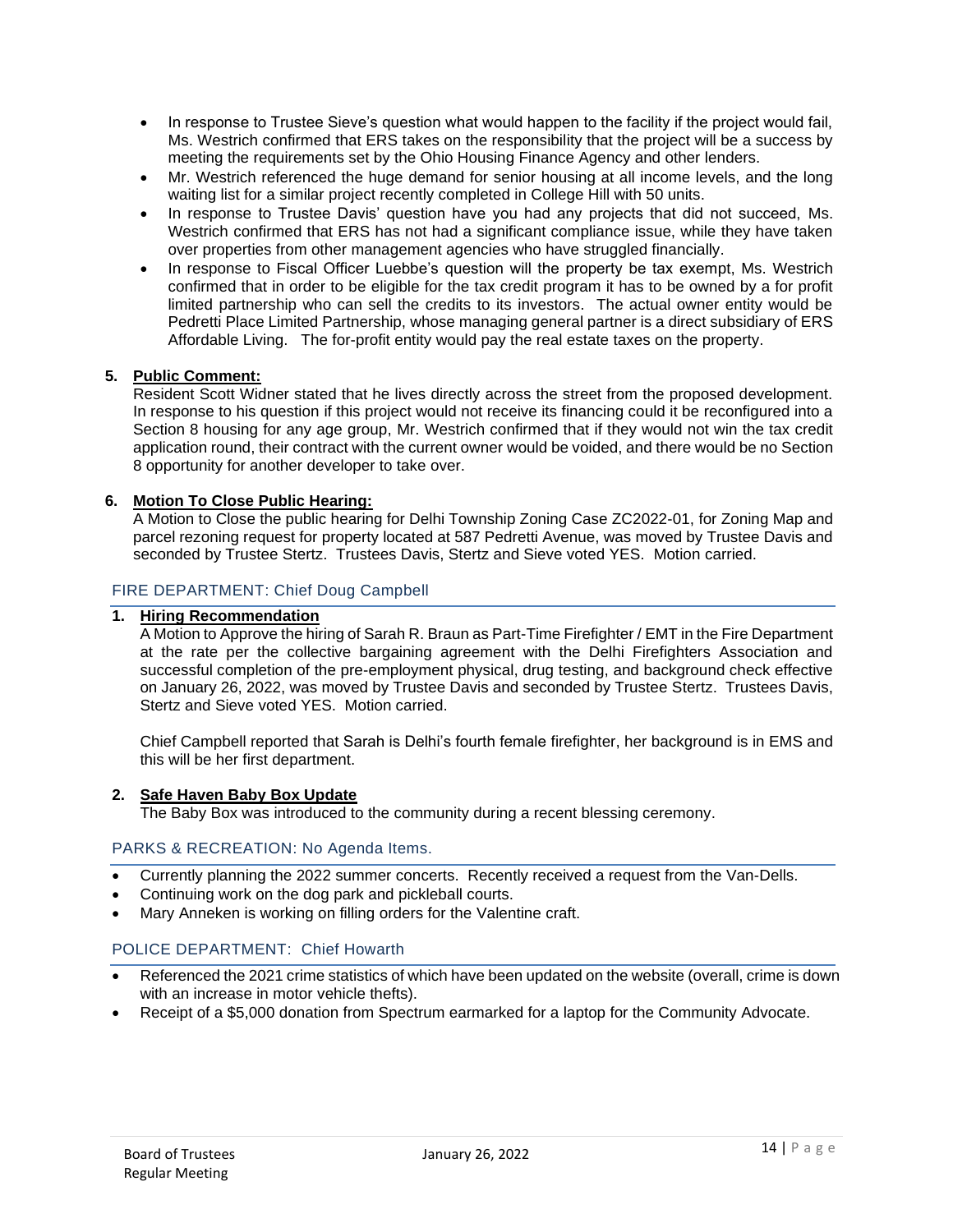# PUBLIC WORKS DEPARTMENT: Director Ron Ripperger

## **1. Resolution 2022-010**

Trustee Davis introduced and moved the adoption of a resolution ordering final assessment amounts against abutting property owners for the construction, repair and maintenance of sidewalk and driveway apron improvements along various Township streets ordered performed in connection with the Delhi Township Street Rehabilitation and Repair Project 2021-A following notice and hearing, establishing payment terms for the assessments in accordance with R.C. 5543.10 and its policy and procedures and dispensing with the second reading. Trustee Stertz seconded.

Mr. Ripperger reported that the resolution allows the department to prepare the final assessment notices for sidewalk repair work accomplished in the Riverwatch and Greenwell 2021 Road Repair Project prior to sending the final list to the Hamilton County Auditor.

Trustee Davis moved and Trustee Stertz seconded to dispense with the second reading. Trustees Davis, Stertz and Sieve voted YES.

Trustees Davis, Stertz and Sieve voted YES during roll call to adopt the resolution. Resolution adopted.

### ADMINISTRATION: Administrator Cameron

#### **1. Resolution 2022-011**

Trustee Davis introduced and moved the adoption of a resolution updating and amending, Article 5 Holidays Policy of the Delhi Township amended and restated summary of policies dated January 1, 2014, declaring an emergency and dispensing with the second reading. Trustee Stertz seconded.

Mr. Cameron confirmed that the amendment adds Juneteenth to the holiday schedule for noncontractual employees.

Trustee Davis moved and Trustee Stertz seconded to dispense with the second reading. Trustees Davis, Stertz and Sieve voted YES.

Trustees Davis, Stertz and Sieve voted YES during roll call to adopt the resolution. Resolution adopted.

### COMMUNITY DEVELOPMENT: Assistant Administrator Greg DeLong

#### **1. Schedule Public Hearing**

Motion to Accept and acknowledge receipt of the Zoning Commission recommendation in Case ZC 2021-04 and schedule a public hearing for March 14, 2022, was moved by Trustee Davis and seconded by Trustee Stertz. Trustees Davis, Stertz and Sieve voted YES. Motion carried.

#### **2. Resolution 2022-012**

Trustee Davis introduced and moved the adoption of a resolution adopting the recommendation of the Delhi Township Zoning Commission in case ZC2022-01 concerning property located at 587 Pedretti Avenue (parcel 540-0040-0610-00) from "E" Retail Business District to "PUD" Planned Unit Development and dispensing with the second reading. Trustee Stertz seconded.

Trustee Davis moved and Trustee Stertz seconded to dispense with the second reading. Trustees Davis, Stertz and Sieve voted YES.

Trustees Davis, Stertz and Sieve voted YES during roll call to adopt the resolution. Resolution adopted.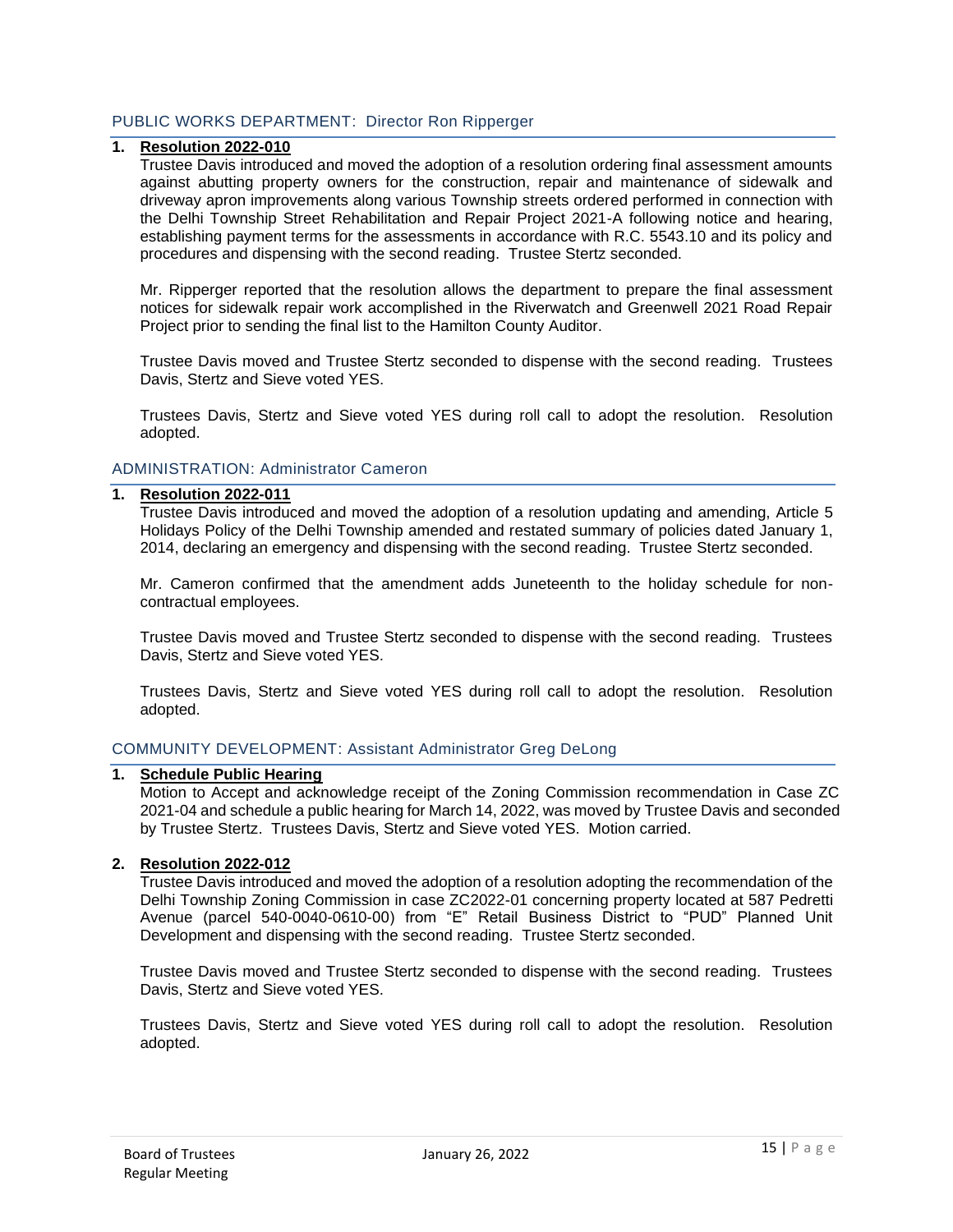### **3. Resolution 2022-013**

Trustee Davis introduced and moved the adoption of a resolution declaring nuisance for accumulated debris at 428 Vaughn Road, declaring an emergency and dispensing with the second reading. Trustee Stertz seconded.

Mr. DeLong confirmed that illegal dumping has been an ongoing problem on Vaughn Road.

Trustee Davis moved and Trustee Stertz seconded to dispense with the second reading. Trustees Davis, Stertz and Sieve voted YES.

Trustees Davis, Stertz and Sieve voted YES during roll call to adopt the resolution. Resolution adopted.

### **4. Resolution 2022-014**

Trustee Davis introduced and moved the adoption of a resolution declaring nuisance for accumulated debris at 5471 Cleves Warsaw Pike, declaring an emergency and dispensing with the second reading. Trustee Stertz seconded.

Mr. DeLong confirmed that the debris consists of a recliner that has been moved to the curb.

Trustee Davis moved and Trustee Stertz seconded to dispense with the second reading. Trustees Davis, Stertz and Sieve voted YES.

Trustees Davis, Stertz and Sieve voted YES during roll call to adopt the resolution. Resolution adopted.

### PUBLIC COMMENTS: Not Applicable.

### ANNOUNCEMENT OF COMMUNITY EVENTS:

- 1. Delhi Township Veterans Association's general meeting on Tuesday, February 8<sup>th</sup> at the Delhi Senior Community Center at 7:30 p.m.
- 2. Delhi Historical Society to host their next program on the life of Maria Longworth Storer at the Delhi Park Lodge on Monday, February 14<sup>th</sup> at 7:00 p.m.
- 3. Delhi Branch Library Home School Book Club on Wednesday, February 16<sup>th</sup> at 1:00 p.m.
- 4. Delhi Branch Library Adult Book Club on Saturday, February 26<sup>th</sup> at 11:00 a.m.

## EXECUTIVE SESSION:

A Motion to Retire to Executive Session to consider the appointment, employment, dismissal, discipline, promotion, demotion and/or compensation of a public employees of the Township, was moved by Trustee Davis and seconded by Trustee Stertz. Trustees Davis, Stertz and Sieve voted YES. Motion carried.

Trustee Sieve confirmed that their next meeting was tentatively scheduled on February 9<sup>th</sup>, advising to check the website to confirm the date and time.

## RETURN TO PUBLIC MEETING:

A Motion to conclude Executive Session and return to the public meeting was moved by Trustee Davis and seconded by Trustee Stertz. Trustees Davis, Stertz and Sieve voted YES. Motion carried.

## MOTION TO CONSIDER:

A Motion to adjust the Administrator's annual salary to \$131,681.94 effective February 6, 2022, was moved by Trustee Davis and seconded by Trustee Stertz. Trustees Davis, Stertz and Sieve voted YES. Motion carried.